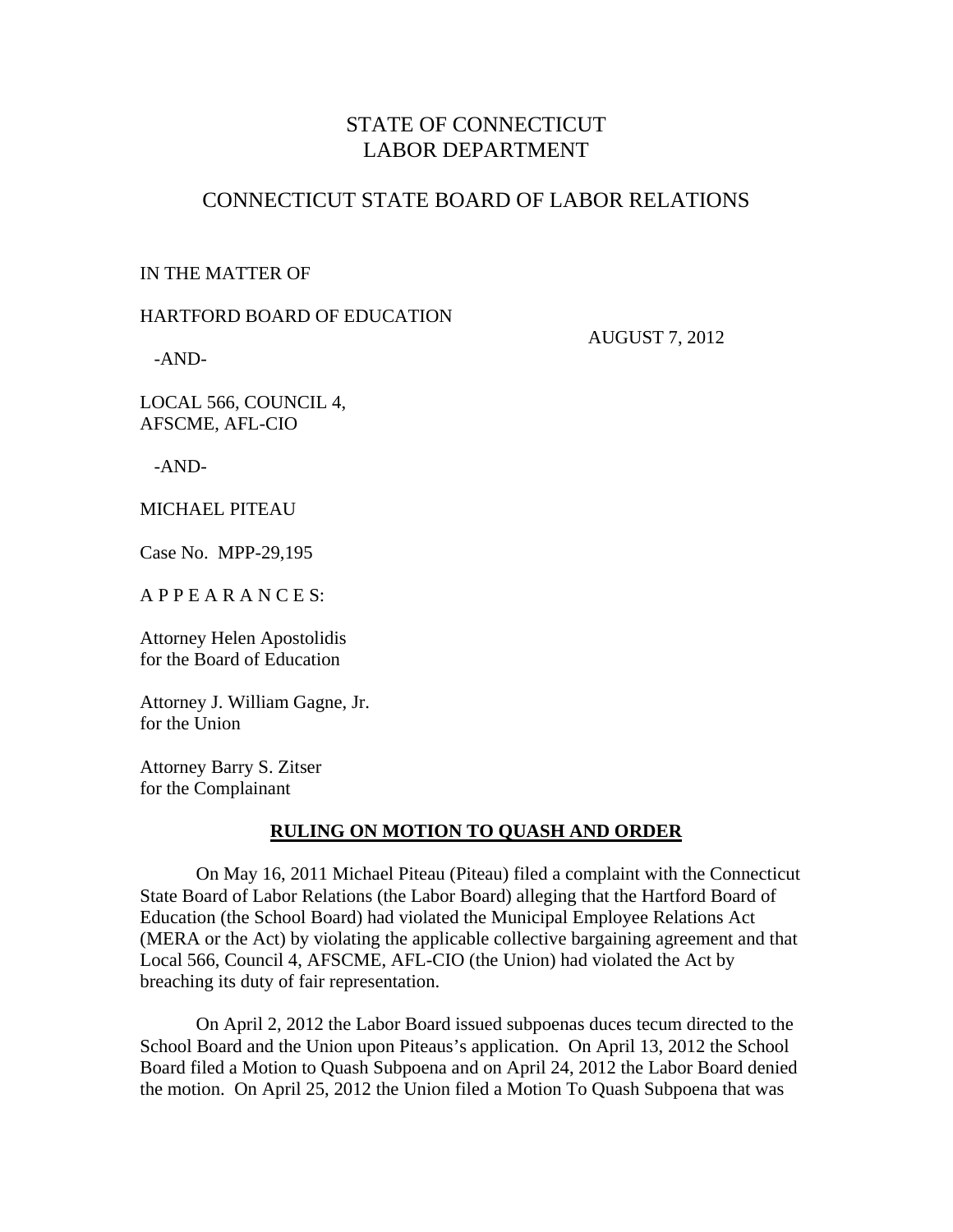identical to the School Board's motion filed April 13 but for the Union's objection to the production request set forth in Paragraph  $8<sup>1</sup>$  $8<sup>1</sup>$  $8<sup>1</sup>$  On April 26, 2012 the Labor Board conducted a hearing at which time the School Board was in possession of a file of documents responsive to the subpoena duces tecum that had been compiled as of that date. On July 11, 2012 Piteau filed an Objection to the Union's Motion to Quash and a Motion For Filing Order seeking compliance with the subpoenas duces tecum.

#### **ORDER**

1. The Union's Motion to Quash is **GRANTED** only as to Paragraph 8 of the April 2, 2012 subpoena duces tecum to the Union's Keeper of Records and the remainder of said motion is **DENIED**.

2. On or before August 15, 2012 the School Board shall deliver to Piteau true copies of those documents responsive to the subpoena duces tecum and in the School Board's possession on April 26, 2012 together with any additional responsive documents that have been compiled to date.

#### CONNECTICUT STATE BOARD OF LABOR RELATIONS

 Patricia V. Low Patricia V. Low Chairman

 Wendella Ault Battey Wendella Ault Battey Board Member

 Barbara J. Collins Barbara J. Collins Board Member

<span id="page-1-0"></span><sup>&</sup>lt;sup>1</sup> Paragraph 8 of the subpoena duces tecum to the Union's Keeper of Records dated April 2, 2012 states:

<sup>8.</sup> Provide all documents concerning the investigation and expulsion of former Local 566 President Mark Blumenthal for "misuse of union funds while in office."